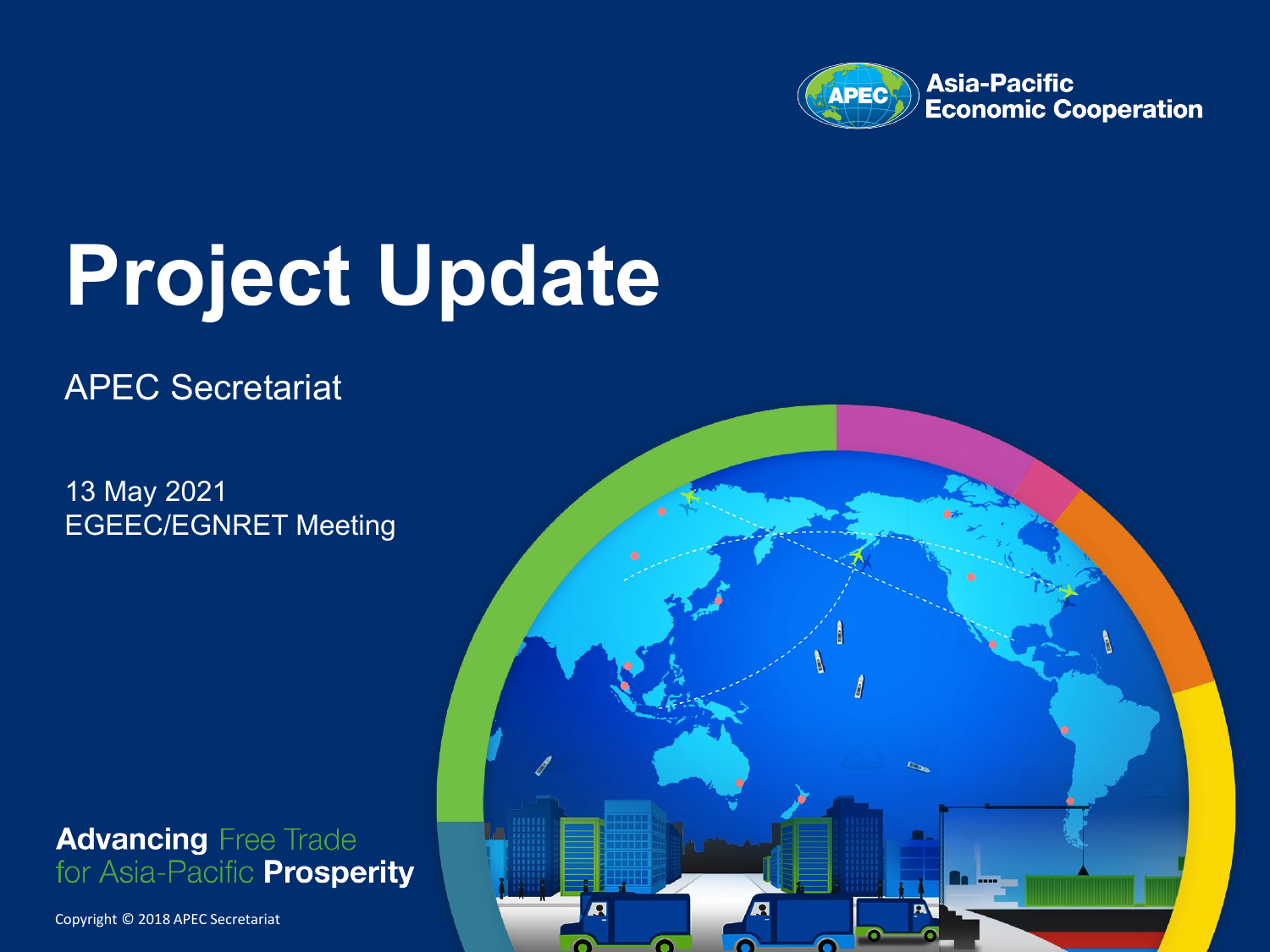# **Proverall Outcomes** PROJECT SESSION 2, 2020

| <b>Number of Concept Notes submitted</b> | 97  |
|------------------------------------------|-----|
| Number of Projects approved*             | 64  |
| <b>Approval Rate</b>                     | 66% |
| Average Approval Rate (5 years)          | 47% |
|                                          |     |

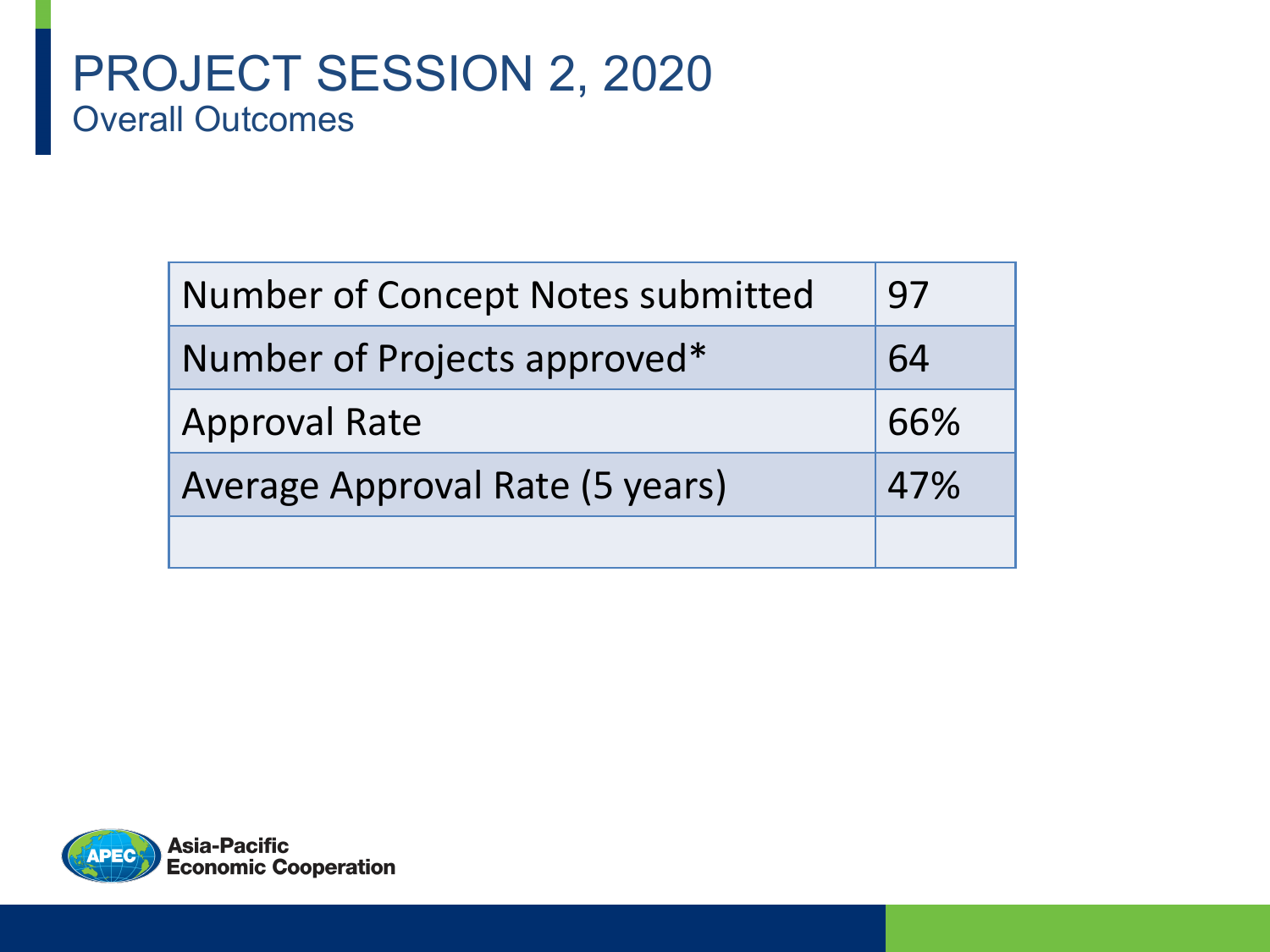# **PRODUCT SERVICE OUTCOME:** PROJECT SESSION 2, 2020

| Project<br><b>Number</b> | <b>Title</b>                                                                                          | <b>Proposing</b><br><b>Economy</b> | <b>Outcome</b>      |
|--------------------------|-------------------------------------------------------------------------------------------------------|------------------------------------|---------------------|
| <b>EWG 05</b><br>2020A   | <b>Water-Energy Nexus Decision Tool for</b><br><b>Electric Power Generation and Cogeneration</b>      | <b>USA</b>                         | <b>BMC Approved</b> |
| <b>EWG 06</b><br>2020A   | PREP - Peer Review on Efficient Power,<br>Phase II                                                    | <b>USA</b>                         | <b>BMC Approved</b> |
| <b>EWG 07</b><br>2020A   | Workshop on Energy Resilience Principle                                                               | Japan                              | <b>BMC Approved</b> |
| <b>EWG 08</b><br>2020A   | <b>APEC Workshop on Promoting Renewable</b><br><b>Energy for Rural and Remote Area</b><br>Development | <b>Viet Nam</b>                    | <b>BMC Approved</b> |
| <b>EWG 09</b><br>2020A   | <b>APEC Capacity Building Workshop on Retro-</b><br>commissioning (RCx)                               | Hong Kong,<br>China                | <b>QA Process</b>   |
| <b>EWG 10</b><br>2020A   | Utilizing renewable energy certification to<br>facilitate APEC regional renewable energy<br>growth    | Chinese<br><b>Taipei</b>           | <b>QA Process</b>   |

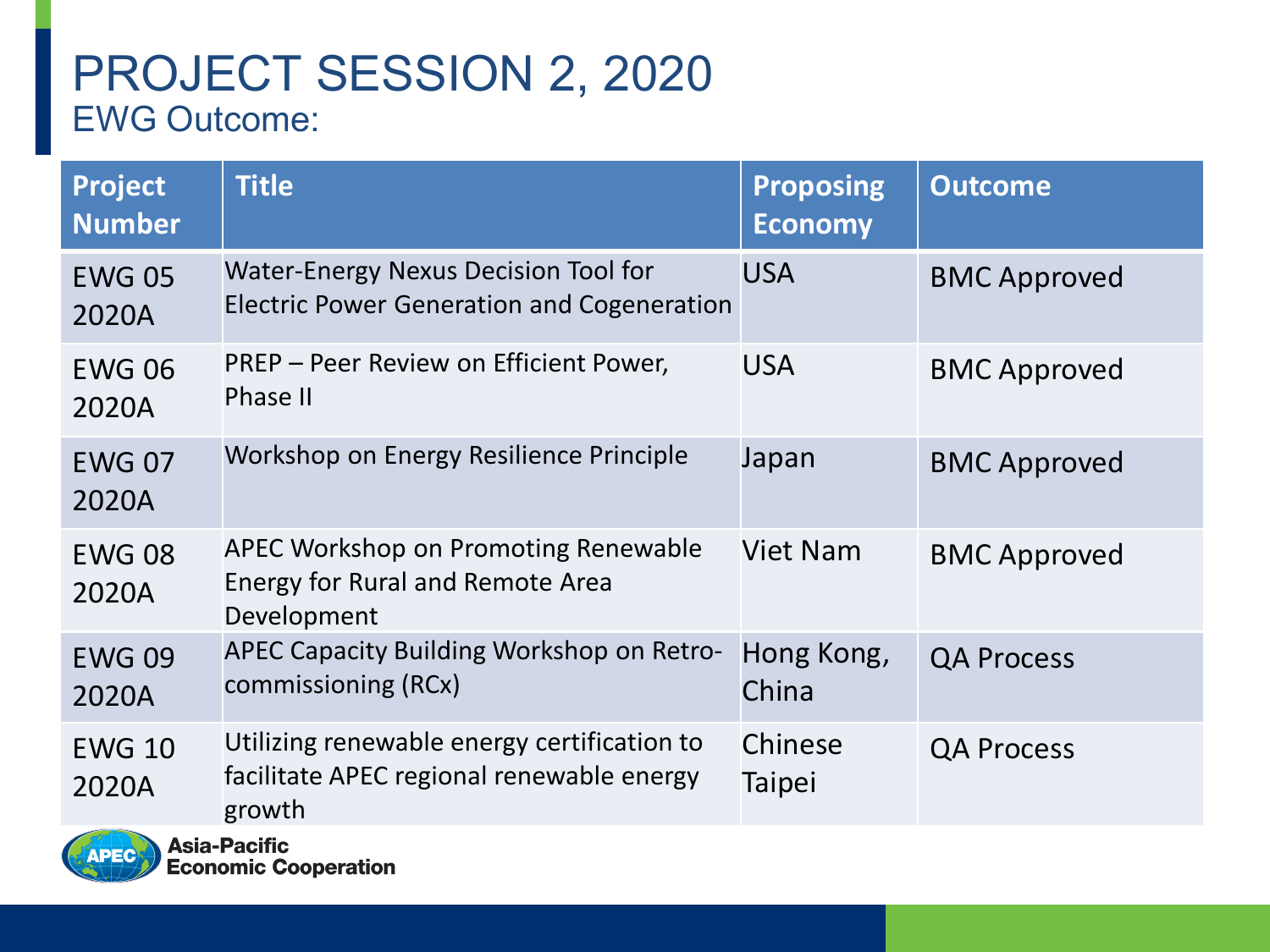# **PRODUCT SERVICE OUTCOME:** PROJECT SESSION 2, 2020

| <b>Project</b><br><b>Number</b> | <b>Title</b>                                                                                                                                                             | <b>Proposing</b><br><b>Economy</b> | <b>Outcome</b>      |
|---------------------------------|--------------------------------------------------------------------------------------------------------------------------------------------------------------------------|------------------------------------|---------------------|
| <b>EWG 11</b><br>2020A          | Implementation of Low-Carbon Model Town Indonesia<br>through Green Building Infrastructure and<br><b>Management Platform</b>                                             |                                    | <b>QA Process</b>   |
| <b>EWG 12</b><br>2020A          | <b>APEC Youngsters Forum: Raising Awareness</b><br>on Energy Conservation and Energy<br>Efficiency among High School Teachers and<br>Students in the Asia-Pacific Region | Indonesia                          | <b>QA Process</b>   |
| <b>EWG 13</b><br>2020A          | Workshop on Korea's new and renewable<br>energy policies and best practices applying<br>them into the APEC region                                                        | <b>Korea</b>                       | <b>BMC Approved</b> |
| <b>EWG 14</b><br>2020A          | The promotion of community waste-to-<br>energy system                                                                                                                    | Chinese<br><b>Taipei</b>           | <b>BMC Approved</b> |
| <b>EWG 15</b><br>2020A          | Roadmap for Facilitating Renewable Energy<br><b>Investment in APEC</b>                                                                                                   | China                              | Withdrawn           |

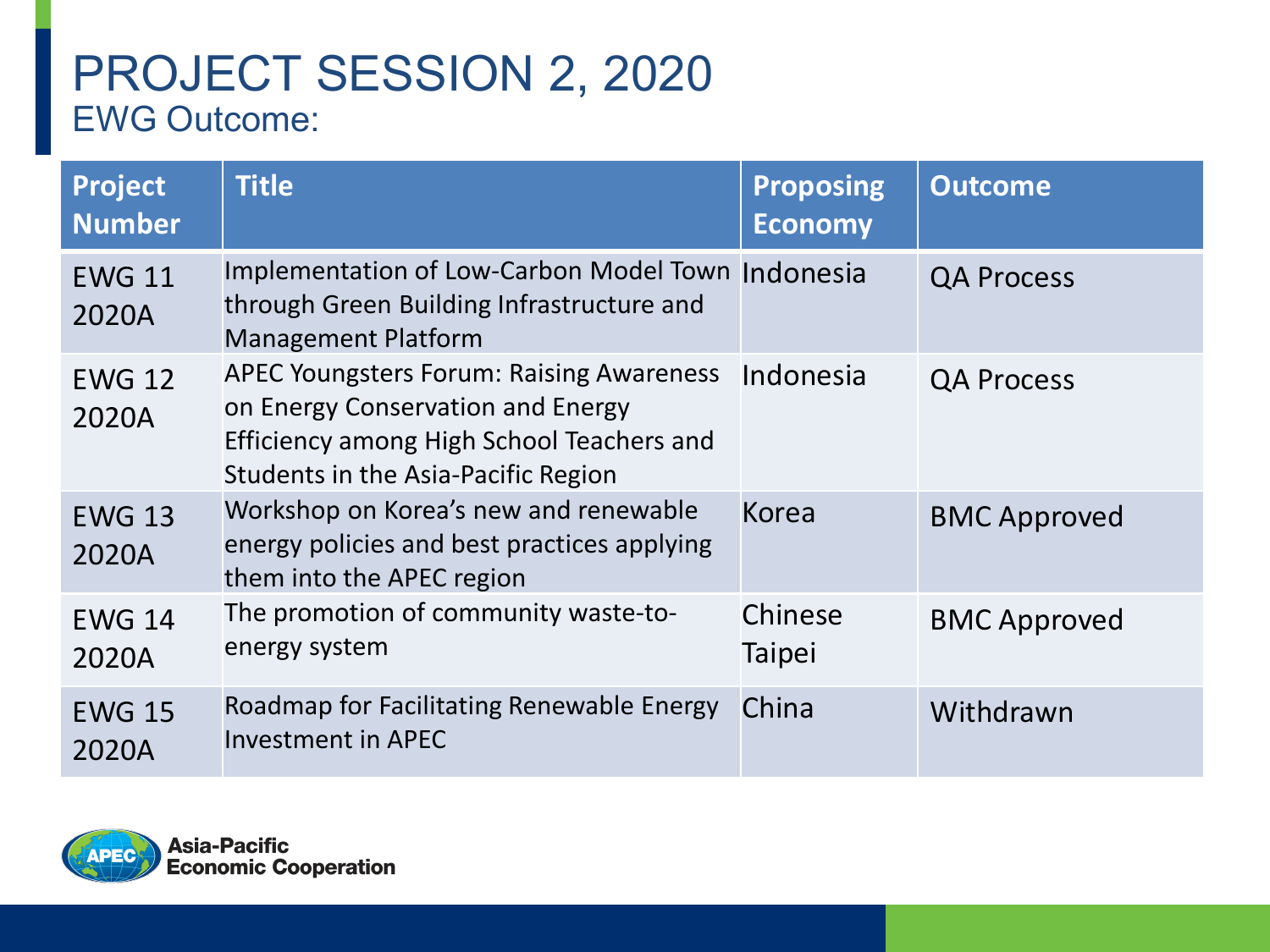## PROJECT SESSION 1, 2021 **Dates**

| <b>Internal Submission</b> 22 March |         | Submit Concept Note to Program Director (PD) by this date<br>$\blacktriangleright$        |
|-------------------------------------|---------|-------------------------------------------------------------------------------------------|
| <b>Deadline</b>                     |         | $\blacktriangleright$<br>Some PDs may set earlier deadlines                               |
|                                     |         | $\blacktriangleright$<br>Minimum co-sponsors agreed by this deadline                      |
|                                     |         | $\blacktriangleright$<br>Check with PDs if more than 2 co-sponsors are required for your  |
|                                     |         | forum or Sub-Fund                                                                         |
|                                     |         | $\blacktriangleright$<br><b>Endorsement of Concept Notes commences</b>                    |
| <b>Final Submission</b>             | 5 April | $\blacktriangleright$<br>PDs submit endorsed Concept Notes to PMU by this date            |
| <b>Deadline</b>                     |         | $\blacktriangleright$<br>Responsible APEC Fora assess eligibility and score Concept Notes |
|                                     |         | $\blacktriangleright$<br>BMC makes final in-principle approvals                           |
| <b>Concept Note</b>                 | 6 May   | POs receive advice of outcome<br>$\blacktriangleright$                                    |
| <b>Selection Outcome</b>            |         | $\blacktriangleright$<br>Successful POs commence preparation of their Project Proposal    |
| <b>Submit Project</b><br>Proposal   | 3 June  | Must submit to Secretariat by this date                                                   |
| <b>BMC Approval of</b>              | June    | Final BMC approval, subject to forum endorsement and satisfactory                         |
| <b>Project Proposals</b>            | onwards | Secretariat quality assessment                                                            |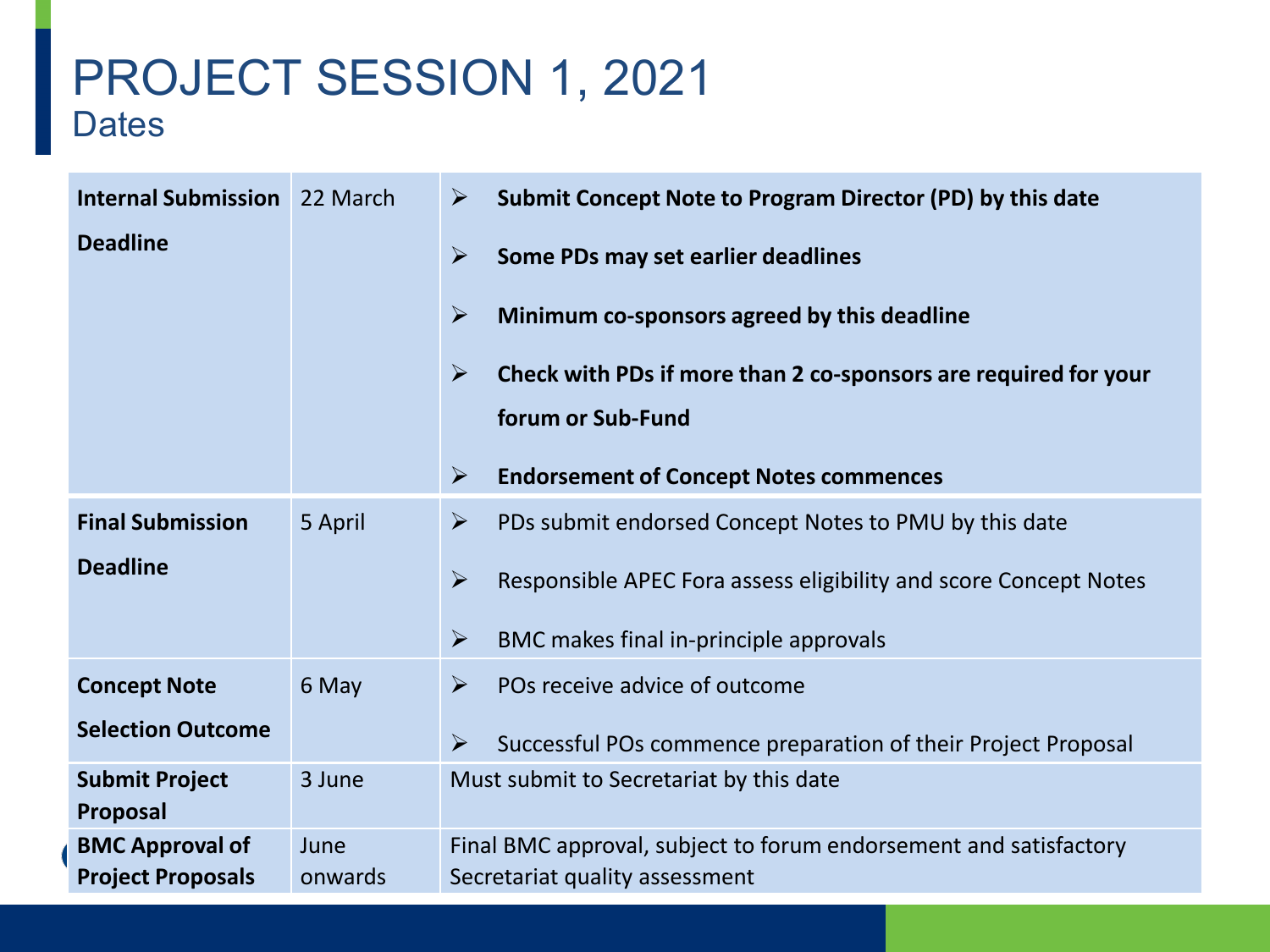## PROJECT SESSION 1, 2021 Fund Availability

| <b>Project Fund</b>                                                          | <b>Project Session 1, 2021</b> |
|------------------------------------------------------------------------------|--------------------------------|
|                                                                              |                                |
| <b>General Project Account (GPA)</b>                                         | US\$ 1,170,000                 |
| TILF & Investment Liberalisation and Facilitation Account (TILF)             | US\$ 709,140                   |
| <b>ASF Support Fund (ASF) General Fund</b>                                   | US\$ 1,294,414                 |
| <b>ASF Sub-Funds</b>                                                         |                                |
| <b>Human Security</b>                                                        | US\$ 478,465                   |
| <b>Energy Efficiency and Low Carbon Measures (EELCM)</b>                     | US\$ 893,536                   |
| <b>Renewed APEC Agenda on Structural Reform (RAASR)</b>                      | US\$ 276,257                   |
| <b>Supply Chain Connectivity (SCC)</b>                                       | US\$ 650,677                   |
| Free Trade Area of the Asia-Pacific and Global Value Chains (FTAAP and GVCs) | US\$ 559,250                   |
| <b>Innovative Development, Economic Reform and Growth (ERG)</b>              | US\$ 432,334                   |
| <b>Connectivity</b>                                                          | <b>US\$ 410,074</b>            |
| <b>Micro, Small and Medium Enterprises (MSMEs)</b>                           | US\$ 240,937                   |
| <b>Women and the Economy</b>                                                 | US\$ 342,188                   |
| <b>Economic Development in Remote Areas (EDRA)</b>                           | US\$ 267,393                   |
| <b>Digital Innovation</b>                                                    | US\$ 210,421                   |
| <b>Marine Debris Management and Innovation (MDMI)</b>                        | US\$ 300,000                   |
| Total Amount Available (GPA +TILF +ASF Sub-Funds)                            | <b>US\$ 8,235,086</b>          |

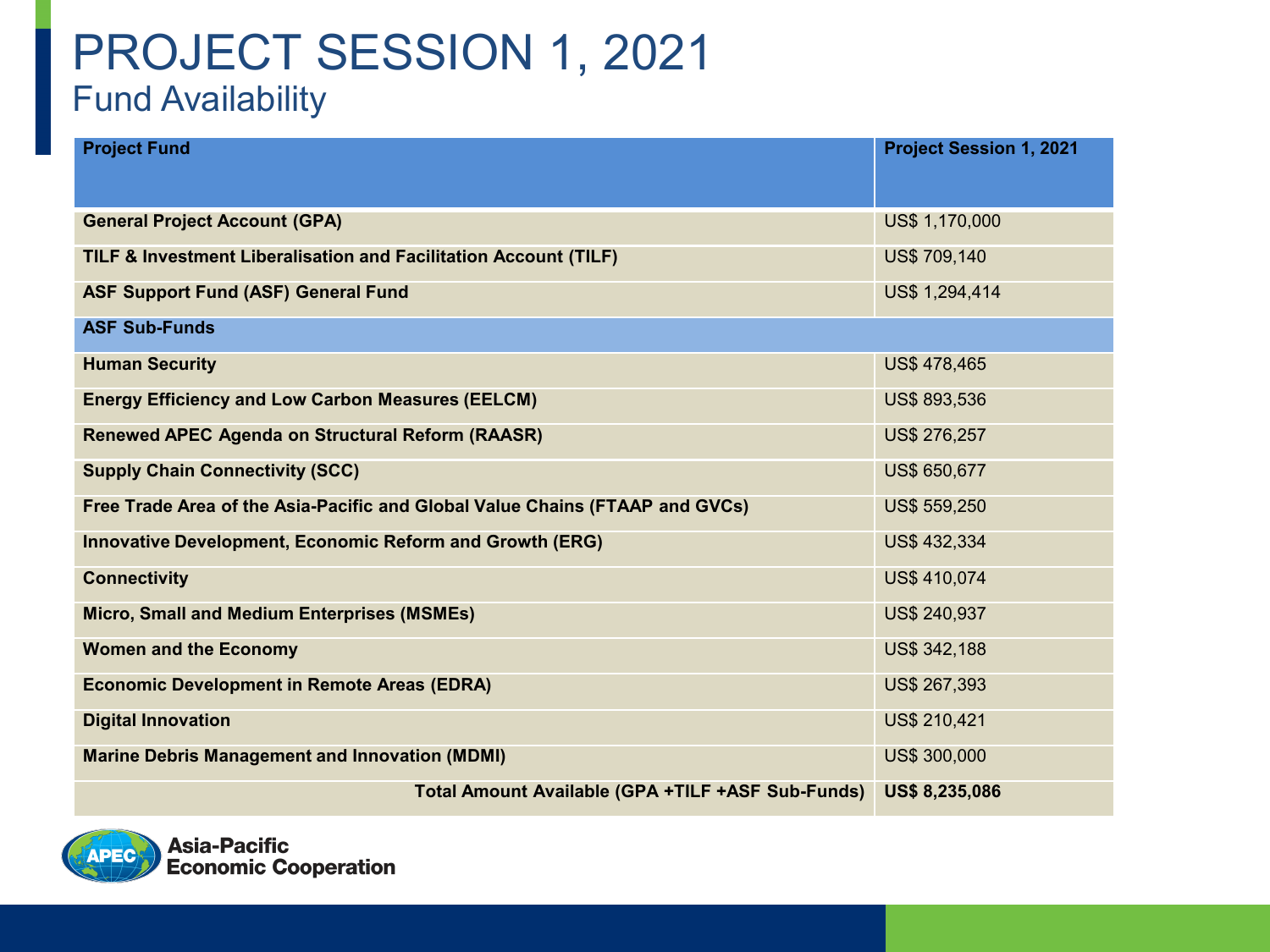## PROJECT SESSION 1, 2021 EWG CN Outcomes

|               | <b>Title</b>                                                                                                                         | <b>Proposing</b><br><b>Economy</b> | Outcome/<br><b>Status</b>      |
|---------------|--------------------------------------------------------------------------------------------------------------------------------------|------------------------------------|--------------------------------|
| <b>EWG01</b>  | Impacts of COVID-19 on Renewable Energy<br>Development in APEC Economies                                                             | China                              | In-Principle<br><b>Funding</b> |
| <b>EWG02</b>  | Support offshore wind deployment and grid<br>connection in APEC region                                                               | China                              | In-Principle<br><b>Funding</b> |
| <b>EWG03</b>  | Promoting Energy Efficient and Resilient Data Centres<br>in the APEC Region                                                          | Hong Kong,<br>China                | In-Principle<br><b>Funding</b> |
| <b>EWG 04</b> | Lessons learned on resiliency and uptake of variable<br>energy resources from islanded grids that support<br>APEC clean energy goals | <b>United States</b>               | In-Principle<br><b>Funding</b> |
| <b>EWG 05</b> | APEC Peer Review on Energy Efficiency (PREE) Phase 11 Japan                                                                          |                                    | In-Principle<br><b>Funding</b> |
| <b>EWG06</b>  | Workshop and Capacity Building for Food Industry in<br><b>Energy Efficiency Enhancement</b>                                          | Indonesia                          | In-Principle<br><b>Funding</b> |
| <b>EWG 07</b> | Assessing existing and planned hydrogen infrastructure United States<br>to facilitate widespread hydrogen use in the APEC<br>region  |                                    | In-Principle<br><b>Funding</b> |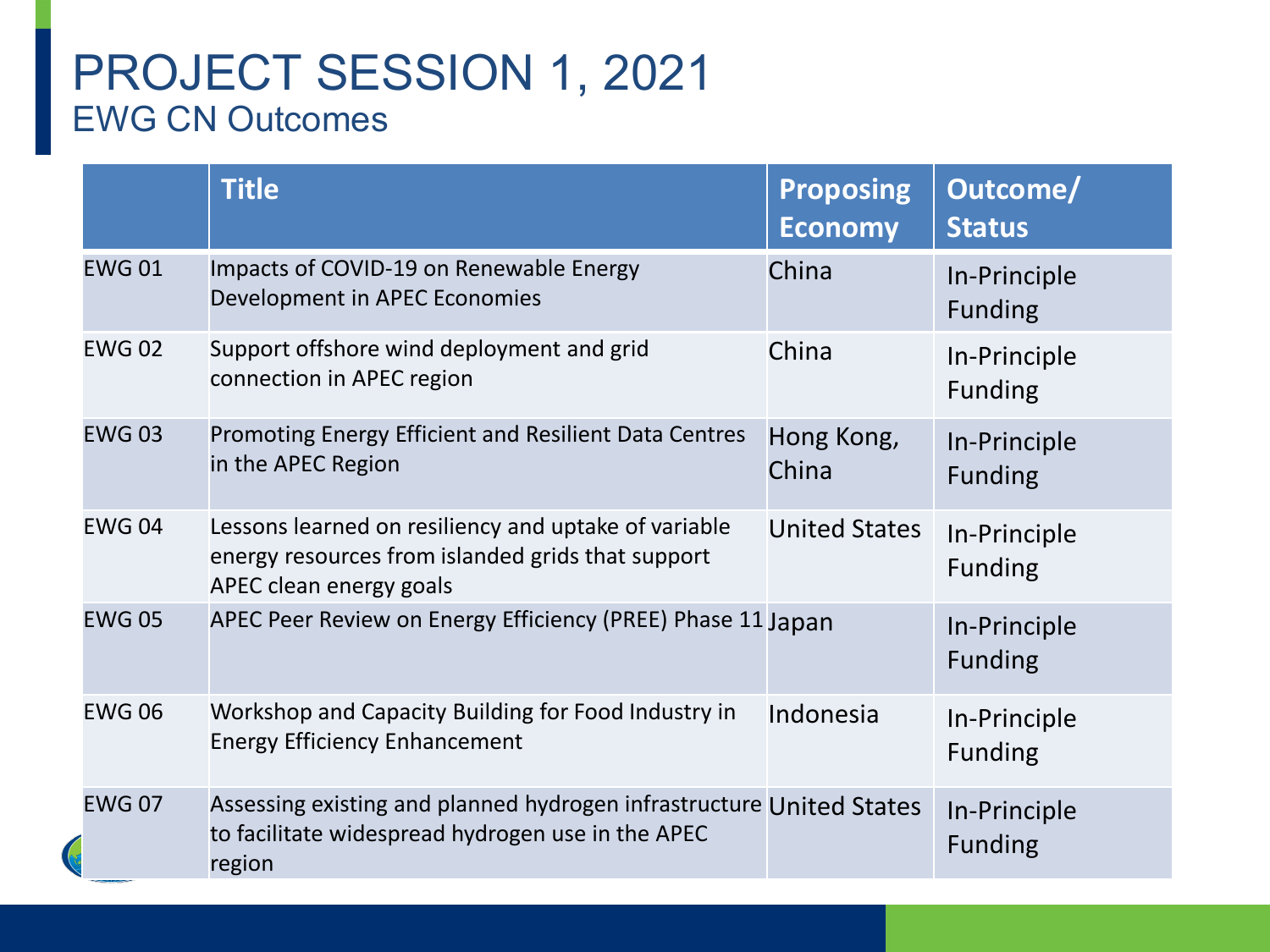## PROJECT SESSION 2, 2021 **Dates**

| <b>Internal Submission</b>                         | 28 June              | Submit Concept Note to Program Director (PD) by this date<br>$\blacktriangleright$                  |
|----------------------------------------------------|----------------------|-----------------------------------------------------------------------------------------------------|
| <b>Deadline</b>                                    |                      | $\blacktriangleright$<br>Some PDs may set earlier deadlines                                         |
|                                                    |                      | $\blacktriangleright$<br>Minimum co-sponsors agreed by this deadline                                |
|                                                    |                      | $\blacktriangleright$<br>Check with PDs if more than 2 co-sponsors are required for your            |
|                                                    |                      | forum or Sub-Fund                                                                                   |
|                                                    |                      | $\blacktriangleright$<br><b>Endorsement of Concept Notes commences</b>                              |
| <b>Final Submission</b>                            | 12 July              | $\blacktriangleright$<br>PDs submit endorsed Concept Notes to PMU by this date                      |
| <b>Deadline</b>                                    |                      | $\blacktriangleright$<br>Responsible APEC Fora assess eligibility and score Concept Notes           |
|                                                    |                      | $\blacktriangleright$<br>BMC makes final in-principle approvals                                     |
| <b>Concept Note</b>                                | 12 August            | POs receive advice of outcome<br>$\blacktriangleright$                                              |
| <b>Selection Outcome</b>                           |                      | $\blacktriangleright$<br>Successful POs commence preparation of their Project Proposal              |
| <b>Submit Project</b><br>Proposal                  | 9 September          | Must submit to Secretariat by this date                                                             |
| <b>BMC Approval of</b><br><b>Project Proposals</b> | September<br>onwards | Final BMC approval, subject to forum endorsement and satisfactory<br>Secretariat quality assessment |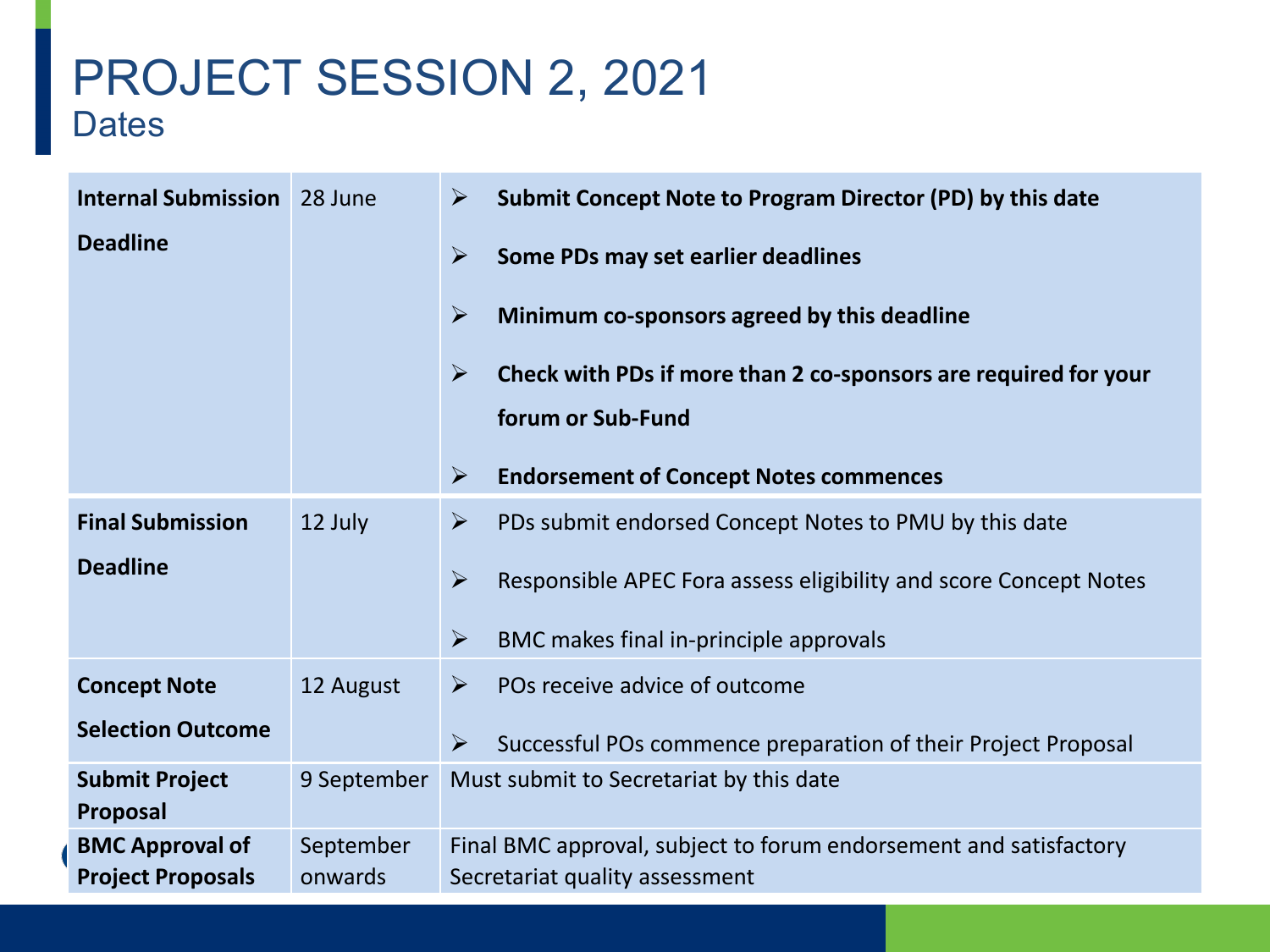#### *Project Quality*

- With the increase in numbers of projects being implemented, it is important that **all members scrutinise Concept Notes originating from their forum**, to ensure they are of a high quality.
- Things to consider when reviewing Concept Notes:
	- Does this project duplicate work that has been done before?
	- Will this project contribute to the workplan or priorities of the forum?
	- Are the objectives and outcomes relevant and clearly stated?
	- Are the project objectives and timeframe realistic and achievable?
	- Does the project have relevance to a reasonable number of economies?
	- If the project involves a physical event this year, check that the PO has also planned for a virtual or hybrid event, in view of COVID restrictions.

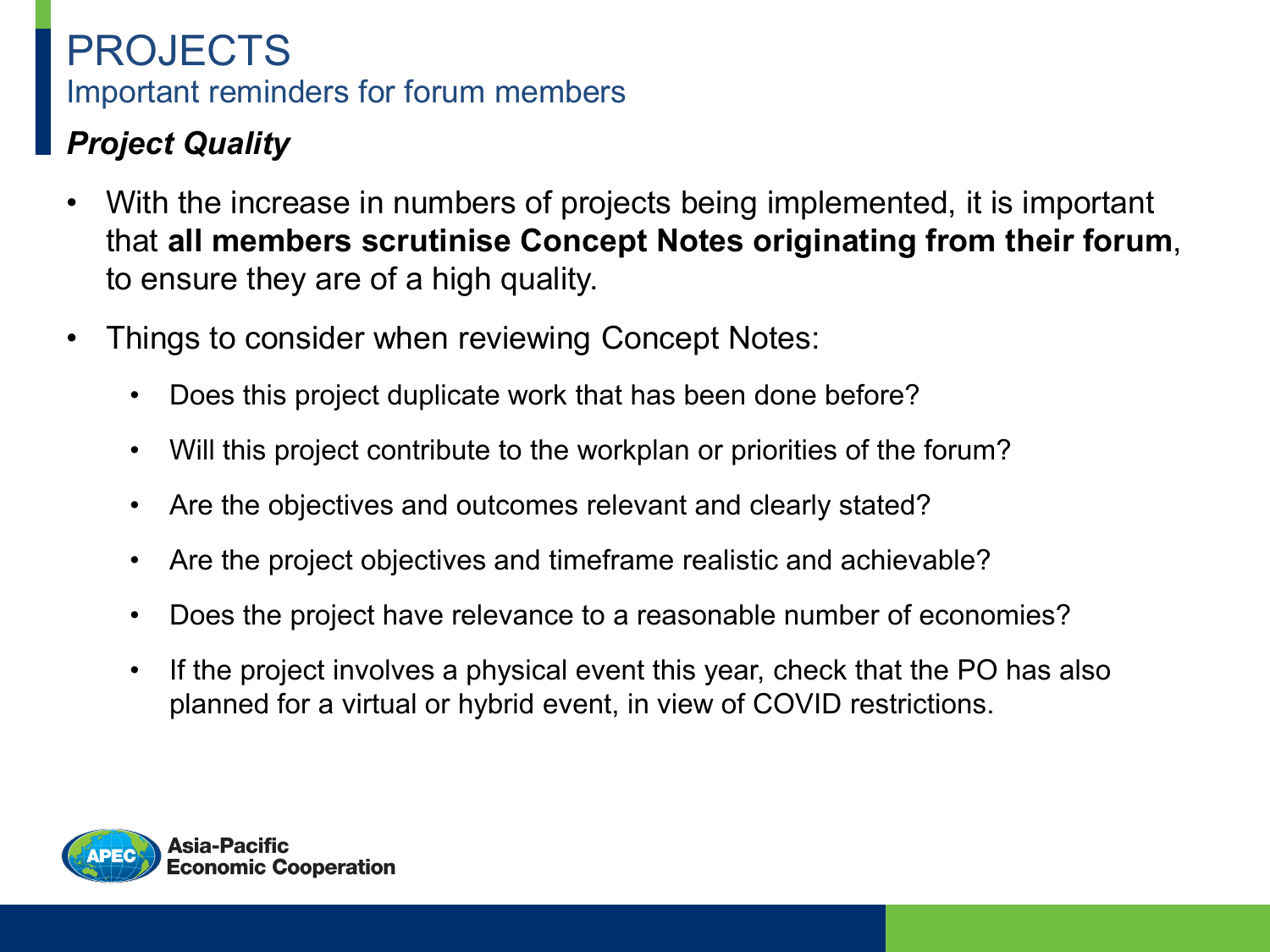#### *Project Design Amendments*

- The PMU is receiving many Project Design Amendment Forms from POs seeking to change physical events to virtual or hybrid events.
- If a PO decides to change the event format (or any change to project design) we request they notify their Program Director **four months ahead of the event**. This allows PMU to conduct the necessary review and approval of the Project Design Amendment Form.
- Given the continuing COVID restrictions (travel, group size), we **strongly encourage POs to change all physical events to virtual format until the end of this year**.

#### *Recording APEC project events*

- The **intention to record any part of an APEC event** must be stipulated in the Concept Note, including the purpose of recording and how it will be used.
- Recordings must be **edited and endorsed by the originating forum** before being shared publicly (e.g. via YouTube). Refer to the *APEC Project Event*

*Recording Policy* in the PO Toolkit on the website.**Asia-Pacific**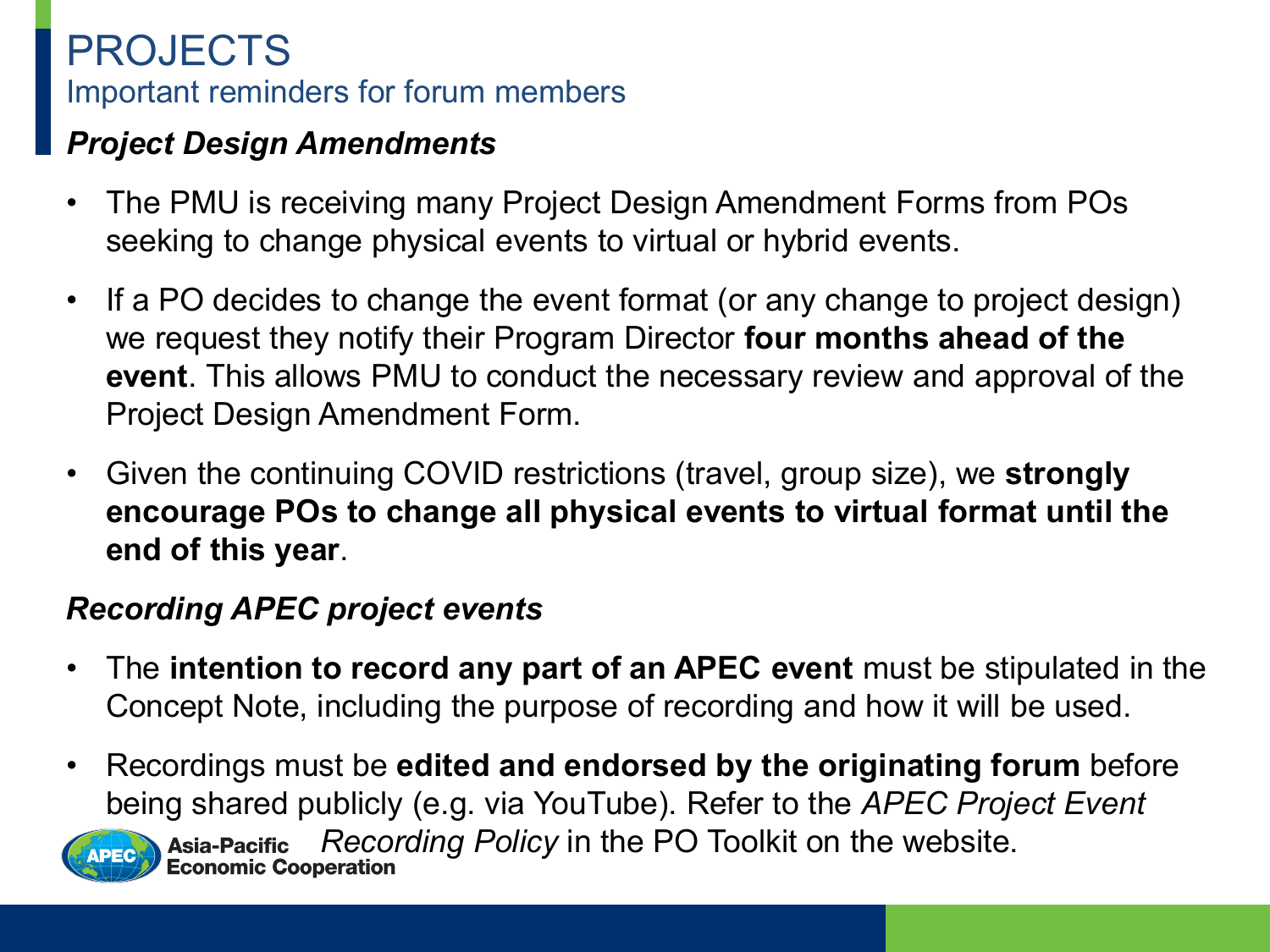#### *Budgeting for virtual and hybrid events*

- The PMU is receiving many queries about appropriate expenses for virtual and hybrid events. As a general principle, it is expected that delivering virtual or hybrid events will cost less to hold than an entirely physical event.
- APEC funds can be used to pay for:
	- Costs associated with securing access to a Virtual Meeting Platform (VMP);
	- any contracted inputs such as specialists to assist with the staging and logistics of the event;
	- ICT accessibility needs for travel-eligible participants, speakers and contractors on a case-by-case basis; and
	- the costs of hosting such as dedicated facilities; and travel for travel-eligible participants, speakers and contractors for hybrid events (and virtual events in specific cases).
- 2021 host New Zealand has made a VMP available for virtual project events, and we encourage POs to explore using it, to reduce project costs.



**Asia-Pacific Economic Cooperation**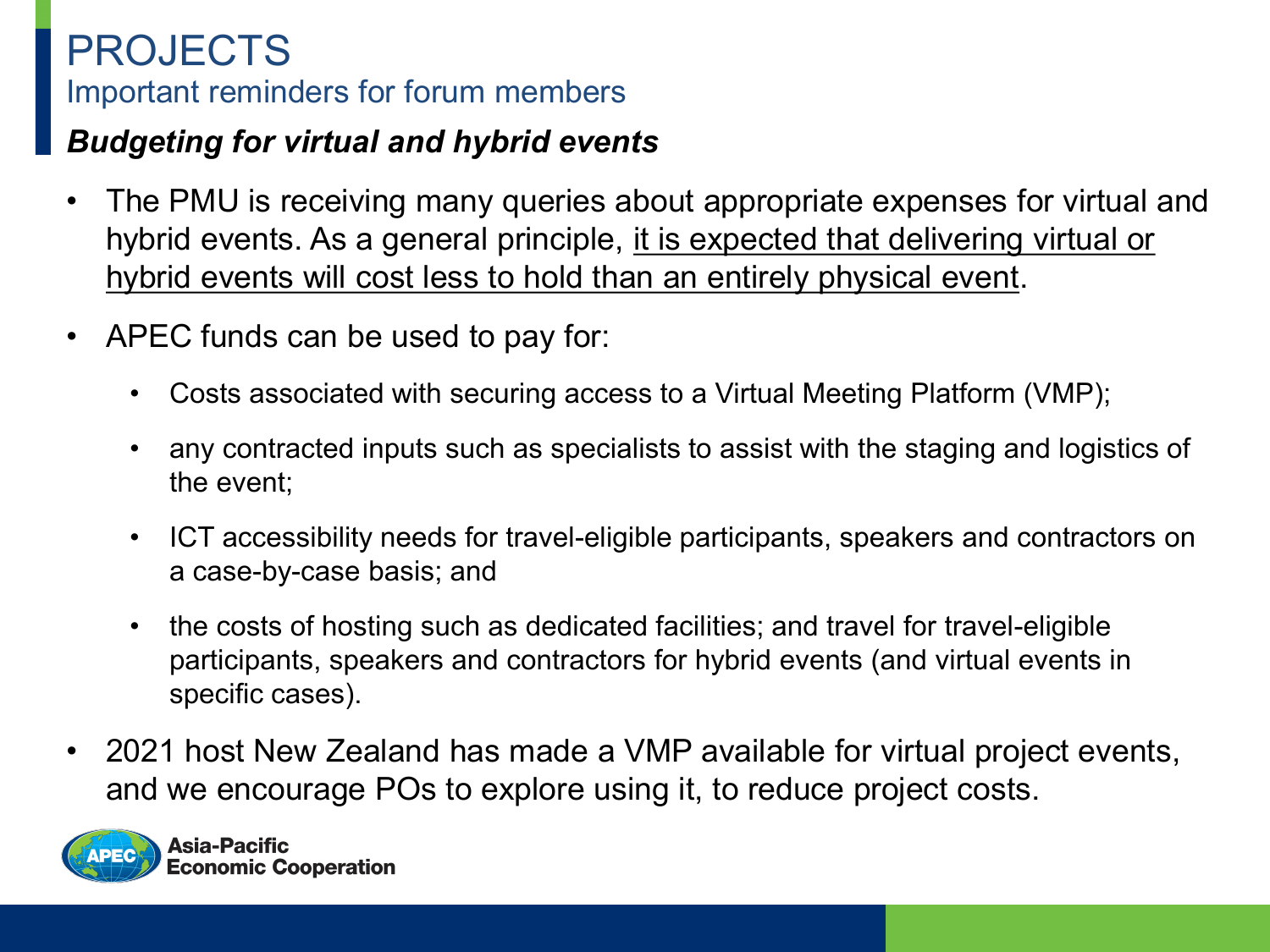#### *Improving project effectiveness and sustainability*

- The annual Longer Term Evaluation of APEC Projects (LTEAP) process shows that there is a need to **improve the effectiveness and sustainability** of APEC project outcomes.
	- In the 2020 LTEAP, 53% of PPs reported applying new materials and information from project events 'infrequently, rarely or never'; 41% reported no change in policies or practices in their home agency.
- Maximising the effectiveness and sustainability of APEC project outcomes depends on ensuring **the 'right' participants** attend APEC project events i.e. participants with skills and experience relevant to the project, and working in a position/agency where they can best apply new material and information.
- Please encourage Project Overseers (POs) in your economies to **target the 'right' participants for project events.** POs should also encourage participants to **share new material and information as widely as possible** in their home agencies, to maximise the uptake of new policies and practices.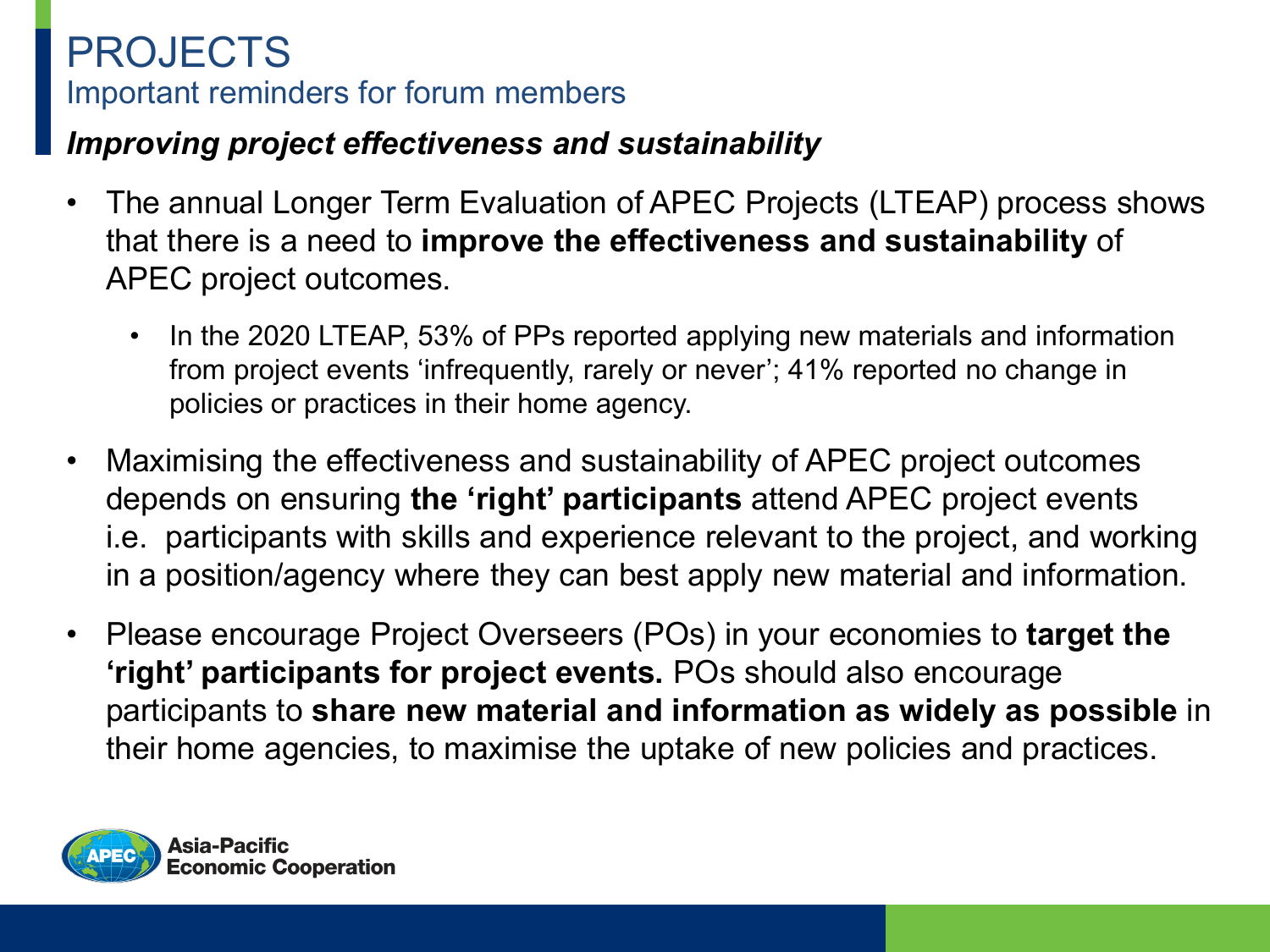# RESOURCES

Visit the **PO Toolkit** page on the APEC website: **<https://www.apec.org/Projects/Forms-and-Resources>**

Visit the **Project Quality: Training and Guidance** page: **[https://www.apec.org/Projects/Project-Quality-](https://www.apec.org/Projects/Project-Quality-Training-and-Guidance)Training-and-Guidance**